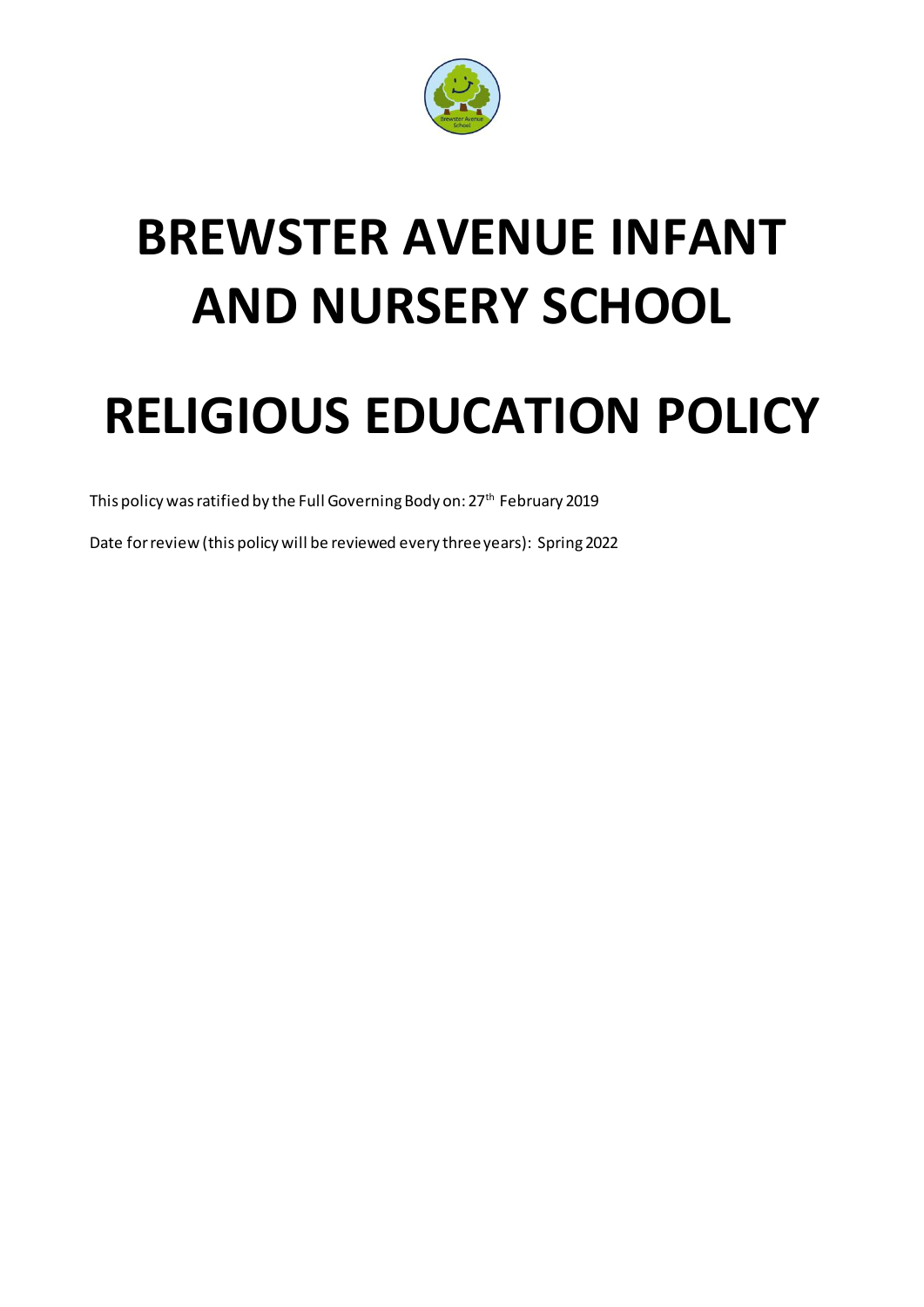

### **Policy on Religious Education**

#### **1 Aims and objectives**

- 1.1 The aim of RE teaching at Brewster Avenue Infant and Nursery School is to:
	- Promote the spiritual, moral, cultural, mental and physical development of children;
	- Prepare children at school for experiences of later life;
	- Acquire and develop knowledge and understanding of Christianity and other principal religions in the UK;
	- Develop attitudes of respect towards other people who hold different views and beliefs.
- 1.2 Our objectives in the teaching of RE are:
	- To reflect the fact that the religious traditions are, in the main, Christian while taking account of the teaching and practices of the other principal religions represented in Great Britain;
	- To visit a church or other Christian place of worship and visit religious buildings of other faiths.

#### **2 Teaching and learning style**

- 2.1 RE teaching focuses on enabling children to think in a spiritual way. We place an emphasis on places, people and special books, primary sources. We encourage visitors to come into the school and talk about their experiences of religion. We recognise and value the importance of stories in RE teaching, and we regard this as an important way of stimulating interest in religions. We focus on helping children to understand that religions can be interpreted in different ways, and that they should always ask searching questions, such as *What is the purpose of life? How should people treat others?* and *How do we explain and cope with death and suffering?*
- 2.2 We recognise that in all classes, children have a wide range of ability and we seek to provide suitable learning opportunities for all children by matching the challenge of the task to the ability of the child. We achieve this by:
	- setting tasks which are open-ended and can have a variety of responses;
	- when appropriate grouping children by ability in the room, and setting different tasks for each ability group;
	- providing resources of different complexity, depending on the ability of the child;
	- using classroom assistants to support children individually or in groups.

#### **3 RE curriculum planning**

- 3.1 We ensure that there are opportunities for children of all abilities to develop their skills and knowledge in each unit, and we plan progression, so that the children are increasingly challenged as they move through the school. Children are encouraged to explore religions, engage with their knowledge, and reflect on their learning and their lives.
- 3.2 We teach the knowledge, skills and understanding set out in the Agreed Syllabus for Religious Education 2018. A long-termplan maps the RE themesstudied in each term during each year group; and the children study RE themes in conjunction with other subjects.
- 3.3 The subject leader keeps and reviews these plans on a regular basis.
- 3.4 The class teacher writes the lesson plans for each RE lesson. These plans list the specific learning objectives and expected outcomes for each lesson. The class teacher keeps these individual plans, although s/he and the subject leader often discuss them on an informal basis.